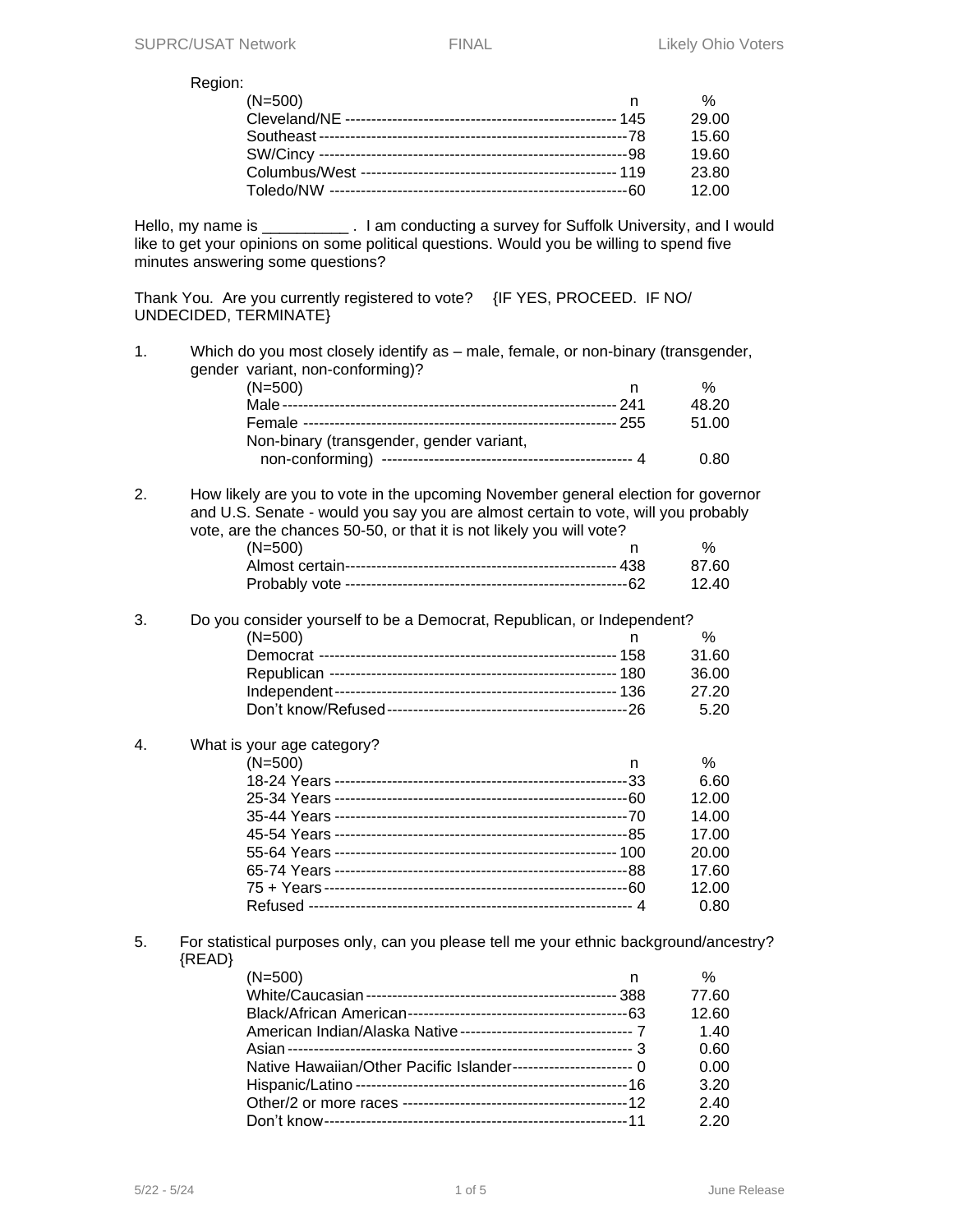6. If the general election for United States Senate were held today and the candidates were {ROTATE .1-.2} Democrat Tim Ryan or Republican J.D. Vance, for whom will you vote or toward whom do you lean at this time?

| $(N=500)$                                                       | %     |
|-----------------------------------------------------------------|-------|
| Vote/Lean Ryan - Democrat --------------------------------- 197 | 39.40 |
| Vote/Lean Vance - Republican ----------------------------- 208  | 41.60 |
|                                                                 | 2.20  |
|                                                                 | 16.80 |

7. How interested are you in the U.S. Senate race – extremely interested, very interested, somewhat interested, not very interested, or not at all interested? {ROTATE ASC-DESC}

| $(N=500)$ | ℅     |
|-----------|-------|
|           | 32.00 |
|           | 39.20 |
|           | 21.80 |
|           | 3.00  |
|           | 2.80  |
|           | 1.20  |

8. When thinking about your vote for U.S. Senate, what is the most important issue as you cast your vote? {RANDOMIZE}

| $(N=500)$       | n   | $\%$  |
|-----------------|-----|-------|
|                 |     | 23.00 |
|                 |     | 5.00  |
|                 |     | 9.00  |
| Foreign affairs |     | 2.60  |
|                 |     | 19.60 |
| Healthcare -    |     | 7.20  |
|                 | -36 | 7.20  |
|                 | -23 | 4.60  |
|                 | -56 | 11.20 |
|                 | -53 | 10.60 |

#### 9. Which of the following three statements comes closest to your view: {ROTATE 1 & 2}  $(N=500)$  n % "I want my vote in November to support the direction President Biden is leading the nation." --------------------------------------------------------- 120 24.00 "I want my vote in November to change the direction President Biden is leading the nation." --------------------------------------------------------- 247 49.40 "My vote this November doesn't have much to do with President Biden and his policies." ------------- 115 23.00

Undecided ----------------------------------------------------------16 3.20 Refused -------------------------------------------------------------- 2 0.40

- 10. If the General Election for governor were held today and the candidates were {ROTATE .1-.2} Democrat Nan Whaley, Republican Mike DeWine, or Independent Niel Petersen, for whom will you vote or toward whom do you lean at this time? *{RESULTS EMBARGOED FOR FUTURE RELEASE}*
- 11. How interested are you in the governor's race extremely interested, very interested, somewhat interested, not very interested, or not at all interested? *{RESULTS EMBARGOED FOR FUTURE RELEASE}*
- 12. When thinking about your vote for governor, what is the most important issue as you cast your vote? {RANDOMIZE} *{RESULTS EMBARGOED FOR FUTURE RELEASE}*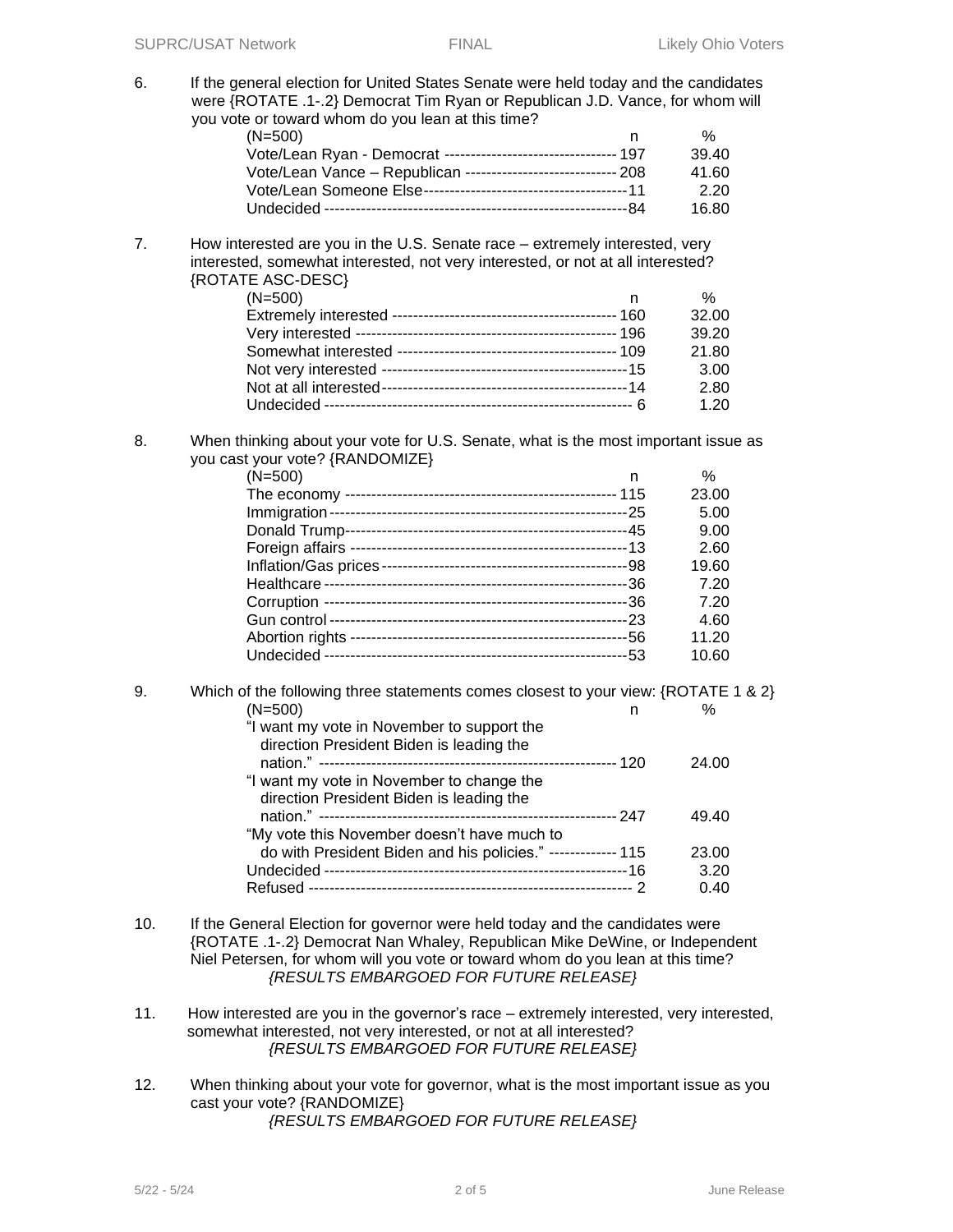13. Ohio recently passed several bills expanding gun rights including eliminating permits, training and background checks for concealed carry. Do you support or oppose expanding gun rights in Ohio?

## *{RESULTS EMBARGOED FOR FUTURE RELEASE}*

Great, I am going to read you a list of individuals in state and national politics. For each, please tell me if your opinion of them is generally favorable or generally unfavorable. If you are undecided or if you have never heard of someone, just tell me that. First take Joe Biden. Is your opinion of Joe Biden generally favorable or generally unfavorable? (RANDOMIZE 15- 20)

| $(N=500)$  |               | <b>NEVER HEARD</b> |              |              | FAVORABLE UNFAVORABLE HOF/UNDECIDED |
|------------|---------------|--------------------|--------------|--------------|-------------------------------------|
| 14.        | Joe Biden     | 0<br>0.00          | 194<br>38.80 | 280<br>56.00 | 26<br>5.20                          |
| 15.        | Mike DeWine   | 3<br>0.60          | 275<br>55.00 | 156<br>31.20 | 66<br>13.20                         |
| 16.        | Nan Whaley    | 157<br>31.40       | 123<br>24.60 | 100<br>20.00 | 120<br>24.00                        |
| 17.        | Donald Trump  | 0<br>0.00          | 204<br>40.80 | 253<br>50.60 | 43<br>8.60                          |
| 18.        | Tim Ryan      | 61<br>12.20        | 199<br>39.80 | 115<br>23.00 | 125<br>25.00                        |
| 19.        | J.D. Vance    | 49<br>9.80         | 173<br>34.60 | 191<br>38.20 | 87<br>17.40                         |
| <b>20.</b> | Niel Petersen | 292<br>58.40       | 34<br>6.80   | 36<br>7.20   | 138<br>27.60                        |

| 21. | Do you think Ohio is heading in the right direction or is on the wrong track? |       |
|-----|-------------------------------------------------------------------------------|-------|
|     | $(N=500)$                                                                     | %     |
|     |                                                                               | 43.60 |
|     |                                                                               | 41.80 |
|     |                                                                               | 14.60 |

| 22. | Do you approve or disapprove of the job Joe Biden is doing as president? |       |
|-----|--------------------------------------------------------------------------|-------|
|     | $(N=500)$                                                                | $\%$  |
|     |                                                                          | 36.80 |
|     |                                                                          | 56.80 |
|     |                                                                          | 6.40  |

| 23. | Do you approve or disapprove of the job Mike DeWine is doing as governor? |       |
|-----|---------------------------------------------------------------------------|-------|
|     | $(N=500)$                                                                 | %     |
|     |                                                                           | 55.80 |
|     |                                                                           | 33.40 |
|     |                                                                           | 10.80 |

24. Is your standard of living better now than it was four years ago, worse, or about the same?

*{RESULTS EMBARGOED FOR FUTURE RELEASE}*

- 25. Looking ahead a year, do you think you and your family will be better off financially, worse off, or about the same? *{RESULTS EMBARGOED FOR FUTURE RELEASE}*
- 26. How would you rate economic conditions in Ohio today excellent, good, fair, poor? {ROTATE ASC-DESC}

### *{RESULTS EMBARGOED FOR FUTURE RELEASE}*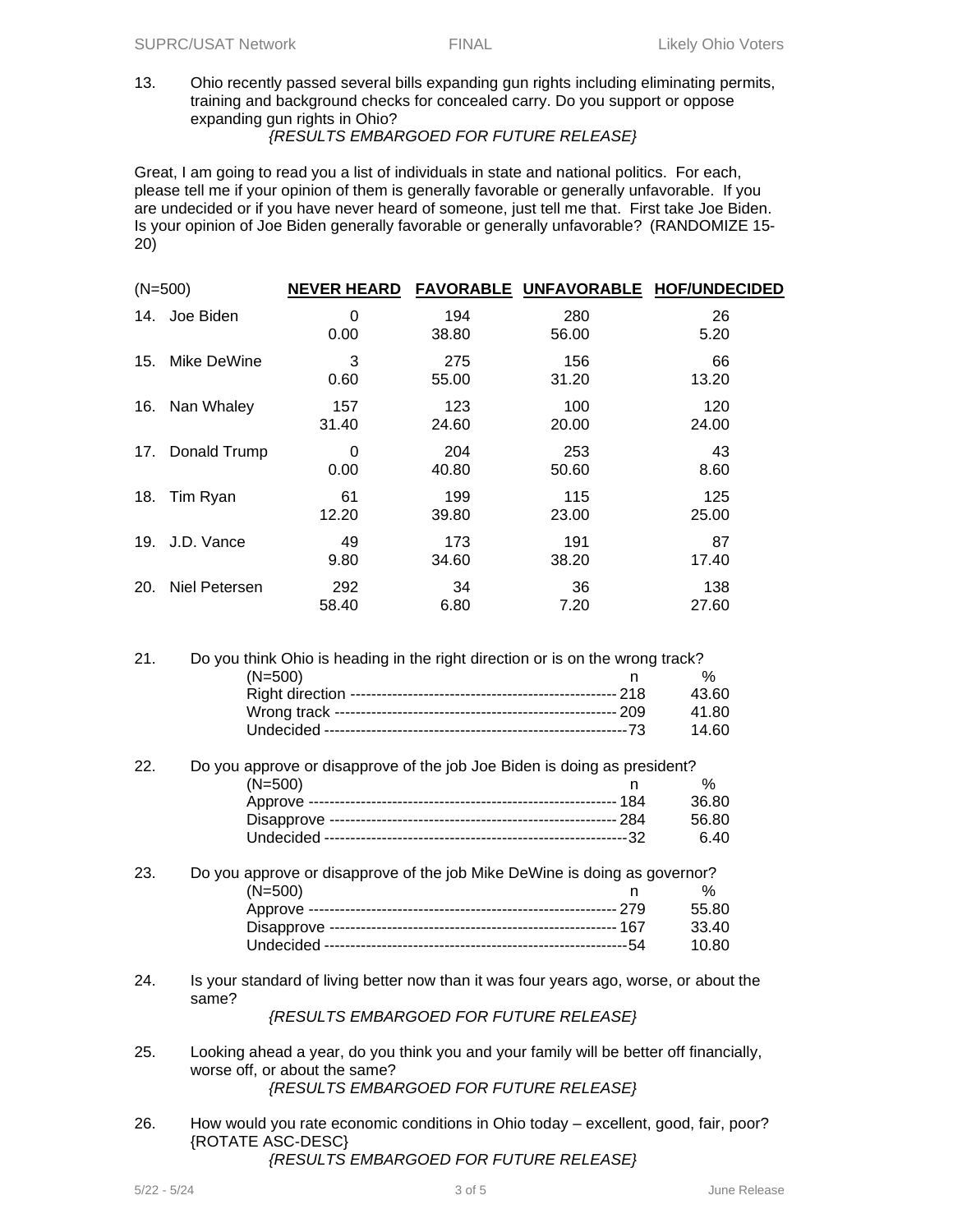27. Thinking about Ohio, how corrupt would you say the state government is (ROTATE ASCENDING/DESCENDING) – extremely corrupt, very corrupt, somewhat corrupt, not very corrupt, not at all corrupt?

| $(N=500)$ | $\%$  |
|-----------|-------|
|           | 10.00 |
|           | 14.60 |
|           | 48.60 |
|           | 14.40 |
|           | 3.80  |
|           | 8.60  |

28. A leaked U.S. Supreme Court opinion suggests Roe vs. Wade could be overturned. If so, it would then be up to Ohio lawmakers to govern the procedure. Do you support or oppose the Supreme Court overturning the Roe v. Wade decision, which guaranteed access to an abortion at some stages of pregnancy?

*{RESULTS EMBARGOED FOR FUTURE RELEASE}*

- 29. If Roe v. Wade is overturned by the Supreme Court, how should your Ohio state legislators manage the issue for Ohioans? (ROTATE) *{RESULTS EMBARGOED FOR FUTURE RELEASE}*
- 30. Thinking about abortion rights as a political decision, would you say it is: (ROTATE ASC – DESC) *{RESULTS EMBARGOED FOR FUTURE RELEASE}*
- 31. Do you personally know a family member or friend who has had an abortion, for any reason?

*{RESULTS EMBARGOED FOR FUTURE RELEASE}*

- 32. Some states have acted to restrict the rights of transgender individuals. Do you think Ohio should restrict the rights of transgender individuals - yes or no? *{RESULTS EMBARGOED FOR FUTURE RELEASE}*
- 33. In the 2020 election for president did you vote for (ROTATE) Democrat Joe Biden, Republican Donald Trump, (ROTATE) Libertarian Jo Jorgensen or Green Party Howie Hawkins... or did you not vote in the presidential election?

| (N=500)                                                           | $\%$  |
|-------------------------------------------------------------------|-------|
|                                                                   | 43.60 |
|                                                                   | 49.80 |
| Libertarian Party Jo Jorgensen --------------------------------11 | 2.20  |
| Green Party Howie Hawkins ----------------------------------- 1   | 0.20  |
|                                                                   | 1.60  |
|                                                                   | 0.60  |
|                                                                   | 2.00  |

#### **THE FINAL QUESTIONS WILL HELP US CLASSIFY YOUR ANSWERS WITH OTHERS TAKING THE SURVEY**

34. Are there any members of your household who are union members?  $(N=500)$  n %

#### 35. Do you currently have children in the school system?

| $(N=500)$ | $\frac{1}{2}$ |
|-----------|---------------|
|           |               |
|           |               |
|           |               |